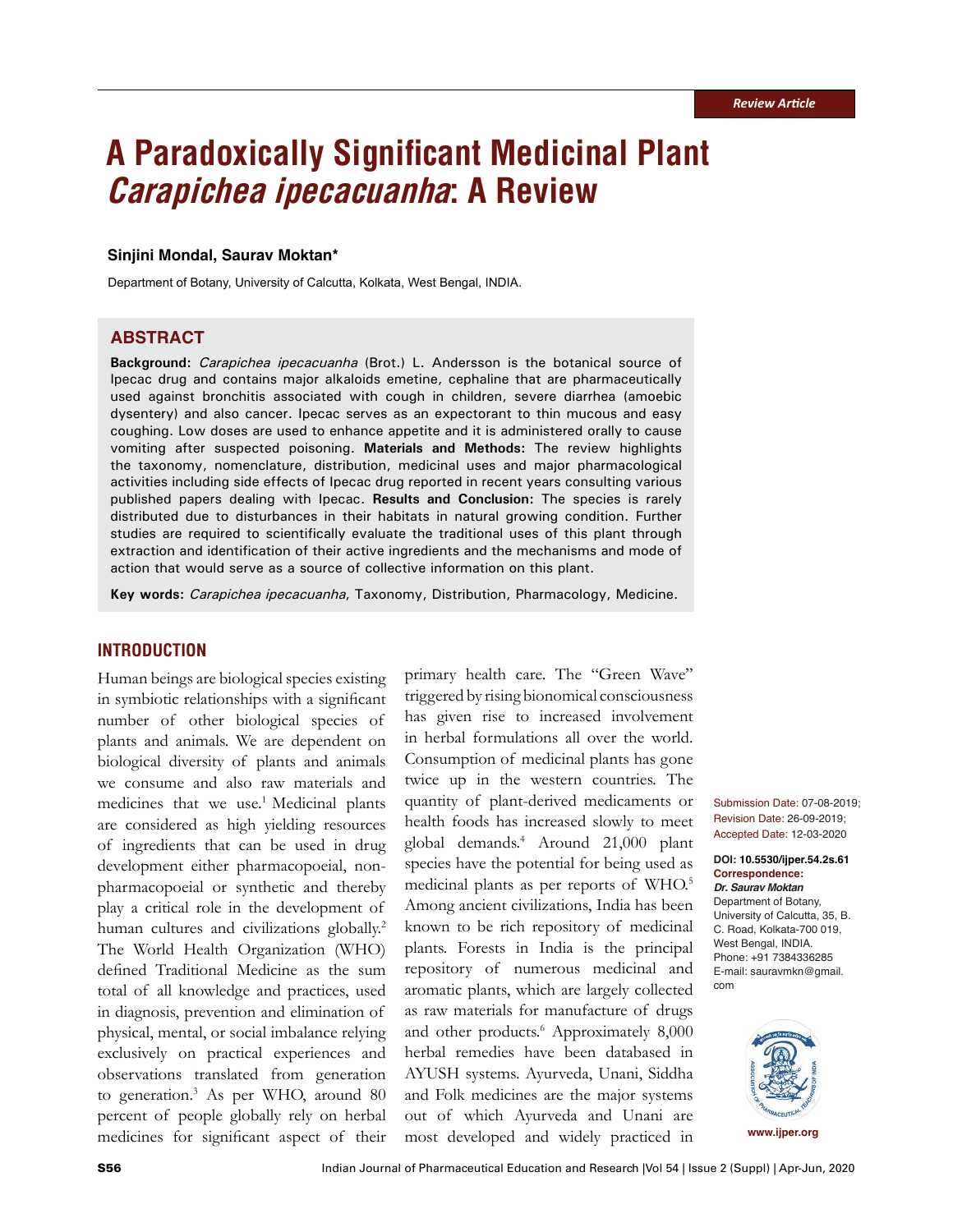India.<sup>7</sup> Medicinal plants may gift three crucial benefits: health benefits to the people who consuming plants as medicines; monetary benefits to people who harvest, process and distribute them for commerce; and societywide benefits, creating job opportunities, tax revenues and a healthier labour force.<sup>8</sup> Where medicinal plants are harvested from the wild rather instead of cultivation, they are exposed to both general and specific threats. General threats includes climate change and habitat loss to development and agriculture. A specific threat is overcollection to cope up with the demand for medicines.<sup>9</sup>

In Tropical regions, the practice of using plants against treatment of diseases is widespread and their importance and uses has been well documented ever since the old world met the native Americans.<sup>10</sup> In Southern America, two of the important species, popularly known as cinchona (*Cinchona* spp.)<sup>11</sup> and *ipecacuanha* (*Carapichea ipecacuanha* (Brot.) L.Andersson)<sup>12</sup> have been reported for treatment of various diseases and ailments.<sup>13</sup>The species *C. ipecacuanha* is recognized one of the world's most important medicinal plants and Brazilian ipecac is considered the most valuable as it shows the highest emetine content.<sup>14</sup>

## **Nomenclature**

Back in 1648 although Piso had referred the taxa *C. ipecacuanha* in Historia Naturalis Brasiliae, the notes were not fulfilling to be named legitimately. On the basis of material supplied by Joseph Celestine Mutis, a physician to the then Viceroy of New Granada, Linnaeus (1781) eventually described this material as *Psychotria emetica* L. f. in Supplementum Plantarum Systematis Vegetabilium.<sup>15</sup> Félix Avellar Brotero of the University of Coimbra (Portugal) later in 1802 described this plant as *Callicocca ipecacuanha*. <sup>16</sup> Persoon (1805), remembered best for his work on fungi, named this plant as *Cephaelis ipecacuanha*. 17 The origin of the term *ipecacuanha* comes from the Brazilian Indians.<sup>18</sup> The etymology comes from the Indian words *ipe* (bark), *caa* (plant), *cua* (fragnant), *nha*  (grooved), i.e.*"bark of fragnant and striated plant"*. <sup>19</sup> Six synonyms have been designated for *P. ipecacuanha,*  presently the common referred synonym is *Cephaelis ipecacuanha*. <sup>14</sup> However, the most recent revised named as *Carapichea ipecacuanha* (Brot.) L. Andersson, which is actually accepted for the species.<sup>12</sup>

*Cephaelis ipecacuanha* was based on a collection by Bernardino Antonio Gomes in Brazil.<sup>20</sup> The incorrectly given protologue, Bernard. Bnt. Gomes, led to the incorrect abbreviation B.B. Gomes and it was cited *s.n.* in LISU Herbaria (University of Lisbon) as holotype of *Callicocca ipecacuanha*. <sup>21</sup> However, a precise study in LISU went futile and an excellent illustration of Gomes'

material, present in the protologue, was therefore selected as lectotype.<sup>12</sup>

## **Distribution**

C*. ipecacuanha* is native to forests of South and Cental America.<sup>22</sup> It has a disjunctive distribution in rainforests of Central (Nicaragua, Costa Rica and Panama) and South America (Colombia and Brazil).The original inhabitants of the Brazilian territory already used ipecacuanha as medicine and were aware of its emetic properties.<sup>23</sup> This indigenous knowledge was passed on to the European colonizers, who used the ipeca for decades as an emetic for patients who ingested poison and also for children who had ingested toxic substance.<sup>24</sup> *Carapichea* is commonly known as Rio or Brazilian ipecac, indigenous to Brazil, particularly especially the moist and shady forests of Matto Grosso and Minas Geraes.<sup>25</sup> It is also cultivated to some extent in Malaysia, Burma and the Darjeeling Hills of West Bengal, India.<sup>26</sup> Ipecac in India was cultivated by the British in 1866 and 1872 from material sent from Brazil but proved to be unsuccessful. Over the years, limited production has been established at Malaya, Burma and Darjeeling district to Nilgiri and Sikkim in recent years. Ipecac has been produced along with companion crop *Cinchona*. The first written account about ipecacuanha can be traced back to 1601 by a Portuguese Jesuit who studied Brazilian history and recorded a drug named *igpecaya* or *pigay*. <sup>23</sup> Ipecacuanha is a slow-growing plant and hence it has less economic appeal as a crop plant. It is rarely cultivated in South America but it has been cultivated in India to New Zealand.<sup>27</sup>

#### **Taxonomy**

*Carapichea ipecacuanha* (Brot.) L. Andersson is a species of plant belonging to the family Rubiaceae, one of the largest families of plants. This angiospermic family harbors around 13,000 species belonging to 650 genera 30.<sup>28</sup> Ipecac plant cultivation is not easy outside its natural rainforest habitat, in southeast Asia several attempts have been made but was not of much success.<sup>29</sup> In natural growth conditions, the plant species are distributed in circular as well as elliptically shaped clusters with very well delimited borders and occupy humid, shady areas under the forest canopy.<sup>30</sup>

Morphologically, the plant bears opposite leaves above, but usually naked below with pubescent toward the apex. Leaves are petiolate, entire, oblong, dark green with rough texture. Roots are branched and covered with a thick, transverse ringed bark, that becomes a diagnostic character for the drug. Colour shows reddish brown, with characteristic round ridges that are linked to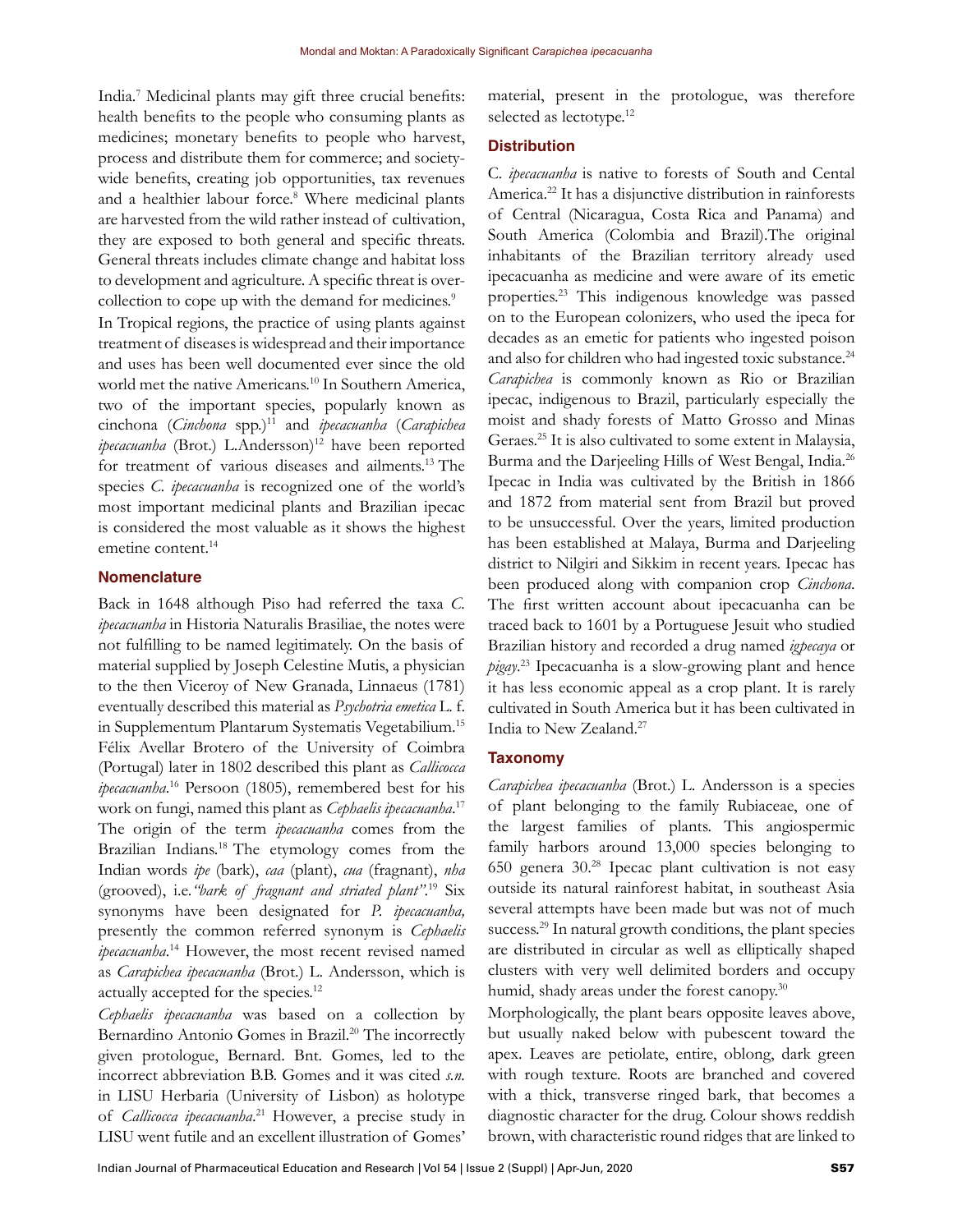subterranean stem by a ground distinct filament. At the base of leaf stalks, a pair of whitish stipules is seen. The inflorescence is capitate, enclosed by a large one-leafed involucres. Flowers are small, white, funnel-shaped, enclosed within four large ovate bracts, corolla white with reflexed limb segment, stamens 5, slightly exserted (Figure 4). The stamens and pistils are dimorphic with some flowers bearing long stamens and short pistils and in contrast, other flowers short stamens and long pistils. Fruit are berry, dark violet, crowned by the limb of the calyx, 2-celled, 2-seeded.31,32 Vernacular names *Eng:* Ipecac; *Brazil*: Rio ipecac.<sup>33</sup> Other such popular names in Brazil include *ipeca, poaia, poalha*<sup>34</sup> and *pepaconha*<sup>35</sup> and also termed *raicilla* in Central America countries.<sup>36</sup> *Kannada:* Ipikaakyunaoushadhi; *Tamil:* Ipika, ipikakku, ipikakkucceti; *Urdu:* Gurmarbuti.<sup>37</sup>

#### **Medicinal uses of Ipecac drug**

The importance of C. *ipecacuanha* in Historia Naturalis Brasiliae, probably, the oldest formal documentation of C. *ipecacuanha* use was highlighted.<sup>38</sup> Roots of C. *ipecacuanha* were brought by Piso from Brazil to Europe in early 1649. However, the material was sceptically used by the Europeans until the early decades of the 1700s. Johann Schweitzer was the pioneer to use the material against dysentery suffered by Dauphin Louis, the eldest son of Louis XIV and Crown Prince of France.<sup>39</sup> The roots were used especially against coughs, bronchitis, whooping cough and amoebic dysentery. The roots were usually harvested from 3 years old plants and dried. The plant is also used in homeopathy in the treatment of nausea.<sup>40</sup> During World War I, approximately 4-7% of the total number of patients admitted in military hospitals in North Africa suffered acute dysentery caused by *Entamoeba histolytica,* resulting in large number of casualties.<sup>41</sup> By the year 1925, about 10% of the European and American population acquired *E.histolytica* cysts.<sup>42</sup> Until 1960s, surgeons used root extracts of *Carapichea* to treat patients suffering from amoebic dysentery. An extensive study evaluating the utility of large doses of ipecacuanha by Joseph Ewart of the Bengal Medical Service has been published in the Indian Annals of Medical Science.<sup>43</sup> Edward Scott Docker of the Indian Army Medical Service, while his stay in Mauritius, first tried large doses of ipecacuanha for treatment of dysentery in 1858 and succeeded in reducing patient mortality from 18 to 25  $\%$ .<sup>17</sup> However, large doses of Ipecac through mouth were complicated by severe nausea and vomiting. Over the years, an alternative therapy was discovered by Leonard Rogers in India, that the principal alkaloid in ipecac killed amoebae in mucus of stools from patients with dysentery at dilution as high as 1/100000. In 1912, he successfully treated three patients in Calcutta,who had been unable to tolerate oral ipecac, by injection of emetine.<sup>44</sup> In due course of time, surgeons in India used large doses of *C. ipecacuanha* root extracts. Dysentery was a prevalent disease and continues to be so within tropical country especially India.<sup>45</sup> The World Health Organization (WHO) in compiling a global inventory of medicinal plants. It is an remarkable effort and if adopted by the Primary Health Care (PHC) as strategy, it could provide treatment of people worldwide, especially in the developing countries with comprehensive health care.

Ipecac, or Syrup of Ipecac (SOI) is a drug used to induce vomiting and in higher doses it is a rapidly acting emetic. Excessive use of SOI as a purgative in eating disorders is increasing, even though its medicinal importance has lessened over the years.<sup>46</sup>This drug was previously used as an expectorant in mild doses. Study was conducted to describe how *"poaieiros"* in Brazil maintained the cultural memory of *P. ipecacuanha*. <sup>47</sup>The root is the most utilized part and its mode of preparation is tincture or in mixture with tobacco, wine or sugarcane. The loss of knowledge associated with ipecac is caused by rural exodus, habitat due to deforestation and agricultural practices.

In the 19<sup>th</sup> century, ipecacuanha was registered as an emetic and an expectorant in the pharmacies of Benedictine monasteries of Rio de Janeiro and Olinda, Brazil.<sup>48</sup> For therapeutic uses and in treatment for dysentary, ipecac remained in India and Europe.<sup>49</sup> The principal constituents in ipecac roots are emetine, a non-phenolic alkaloid and cephaeline, a phenolic alkaloid and the total content of the two alkaloids accounts for more than 84%.<sup>50</sup> Decoction of leaf is used as an expectorant and powdered form are used against dysentery. The alkaloids emetine and cephaline have proven pharmacologically active as emetics, antiamoebics and anti-diarrheal.<sup>51</sup> Several uses of ipecac have been found in recent studies, including treatment against dysentery, bronchitis, worms, blood disorders, leukemia, teething children, cancer, induction of vomiting, expectorant and as an anti-amoebic.<sup>36</sup>It is also applied externally on the site of bites by the venomous insects and scorpions.<sup>52</sup>Paradoxically, ipecac is itself a poison as it promptly induces vomiting. However, there is less concern for its intrinsically poisonous nature.<sup>46</sup>

#### **Recommended Dosage**

Ipecac syrup, consisting of total alkaloids 123 to 157 mg per 100 mL, has been administered to induce vomiting. Dosage range normally for the syrup is 10 to 30 mL, yielding a dose of alkaloids of 12 to 48 mg. The syrup and fluid extract of ipecac have distinct properties, the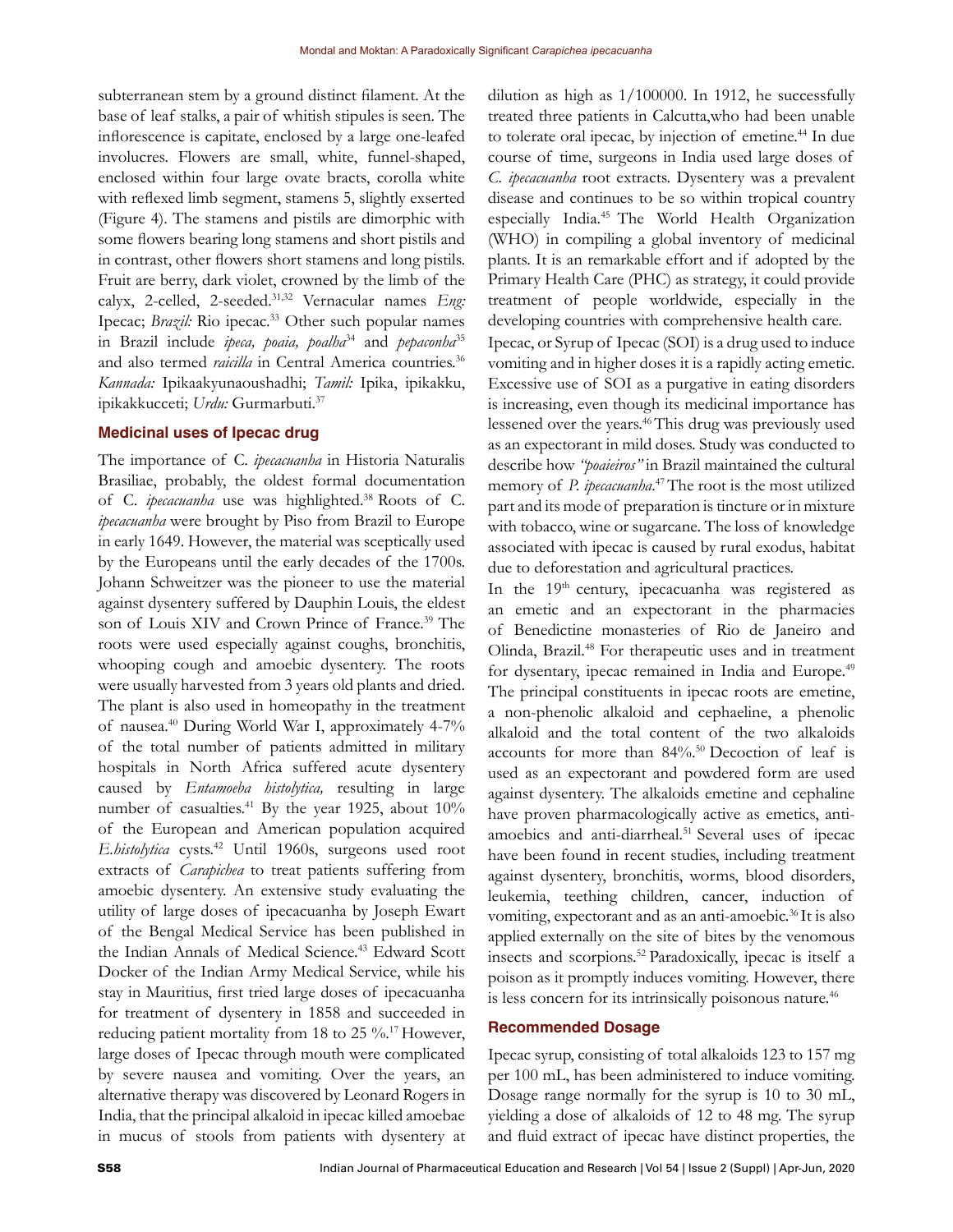extract is 14 times stronger than the syrup. Ipecac, is not recommended for routine use by the American Academy of Clinical Toxicology (AACT), the European Association of Poison Centres, Clinical Toxicologists (EAPCCT) and the American Academy of Pediatrics (AAP).<sup>53</sup>However, for cumulative toxicity, for amoebic dysentery, administration of emetine in small doses for a short time span is given with intervals of some weeks then followed by further treatment.<sup>54</sup> Ipecac is itself a poison as it readily induces vomiting.<sup>46</sup> In human the most exhibited complication related to ipecac administration are diarrhea, lethargy, depression and prolonged vomiting. Therefore use of the emetic is not routinely recommended.<sup>55</sup>

#### **Production And Technology of Ipecac**

Ipecac cultivation is suitable in well-drained soil, rich in humus, with enough moisture, humidity and shade and it is difficult to cultivate outside natural habitat. During late spring season, propagation via green wood is usually done, in sandy soil compost at temperature around 21-24°C. Ipecac can also be propagated via root cutting during seasons of harvesting. When the plants bear flowers, the roots are dug and then dried for use by the pharmaceutical industry. Cultivated plant are eventually replanted after partial removal of roots. The principal source of drug at present is Costa Rica.The global production of Ipecac is approximately 100 tonnes per year,which comes mostly from Nicaragua,Brazil and India.<sup>56</sup>Cenargen initiated a program for the recollection and conservation of the genetic variability. During 1988 to 1991, five expeditions for collections were undertaken, in the States of Rondonia, MatoGrosso, Pernambuco, Bahia, Espirito Santo, Rio de Janeiro, Minas Gerais and 86 accessions were collected as well as maintained in field germplasm banks at Embrapa-Ocidental Amazon, Belém, Para and at Florestas Rio doce, Linhares and Espirito Santo.<sup>34</sup> In due course of time other germplasm collections was established at the University of North Fluminense.<sup>57</sup> *C. ipecacuanha* species could be successfully regenerated by means of callus culture with 2,4-D and NAA along with kinetin promoting callus induction growth.<sup>58</sup>

The Brazilian medicinal species were challenged from intense extractivism (root harvesting and gradual loss of its habitat). A discussion to evaluate the three localization strategies of Mata Atalantica population and also to survey cultural and ethnobotanical aspects of the species was conducted. The species localization strategies were based on popular information-PL; Localization herbarium referred-HR and random localization-RL.<sup>59</sup> Conservation and production of

ipecac plants from long term shoot cultures have been established and due to high pharmacological value of emetine and high risk of extinction together with great market demand, a need for alternative cultivation methods is necessary.<sup>60</sup> Data on the development of an *in vitro* root culture protocol for *P. ipecacuanha*. Leaf, nodal, intermodal rood segments were introduced in culture media containing different concentrations of Indol Butyric Acid (IBA).<sup>61</sup>

## **Chemical Constituents**

In the year 1817, Pelletier and his group separated the "emetic principle" of ipecacuanha and named it as emetine.<sup>62</sup> The active principle of ipecac was formed of many different bases.<sup>63</sup> Firstly, the non-crystalline base which forms crystalline salts was emetine, the second one formed crystalline salts and was called cephaeline and another alkaloid was also identified as psycotrine. The constituents of the drug was mainly emetine (1-2 %), cephaeline, psychotrine, tannic acid called ipecacuanhic or cephaelic acid with starch, resin, etc.<sup>32</sup>With the ratio of emetine to cephaeline content (i.e., 2-3:1), samples were indeed *Cephaelis ipecacuanha*  and the standard current pharmaceutical substance was confirmed to be *Cephaelis acuminata* (with ratio emetine : cephaeline, 1:1). The active principles exist only in the bark of the root and probably in the thin, outer layer of cork cell.<sup>64</sup> Alcohol extraction of the plants *Cephaelis acuminata* and *Cephaelis ipecacuanha* yield ipecac or Syrup of Ipecac (SOI)*.* The extract is mainly a mixture with glycerin, sugar (syrup) and methyl paraben. The active ingredients are plant alkaloids, cephaeline and methylcephaeline (emetine).<sup>46</sup>

Gradually, emetine,  $C_{15}H_{22}N_2O_5$  and cephaeline,  $C_{14}H_{20}NO_2$ , which were formerly supposed to be same were differentiated.<sup>65</sup> The botanical source of Ipecac is cited in Pharmacopoeias as the dried roots of *Carapichea ipecacuanha* and *Cephaelis acuminata*. <sup>66</sup> The roots of ipecac contain a number of medically active constituents including isoquinoline, alkaloids, tannins and glycosides. From the dried roots (crude drug "ipecac"), of *C. ipecacuanha* isolation of 6*-O-*methylipecoside, ipecosidic acid, neo-ipecoside, 7-*O-*methylneoipecoside, 3,4-dehydro neoipecoside and demethylalangi-side was done.<sup>67</sup> Figure 1 represents the compounds isolated from roots of ipecac.<sup>68</sup>

Ipecacuanha obtained from *C.ipecacuanha* is a chemical compound with white crystalline bitter alkaloid, emetine named after its peculiar emetic principle. The chemical structure and stereochemistry of emetine were first studied and illustrated by chemical degradation experiments.<sup>69</sup> Emetine was chemically characterized<sup>70</sup>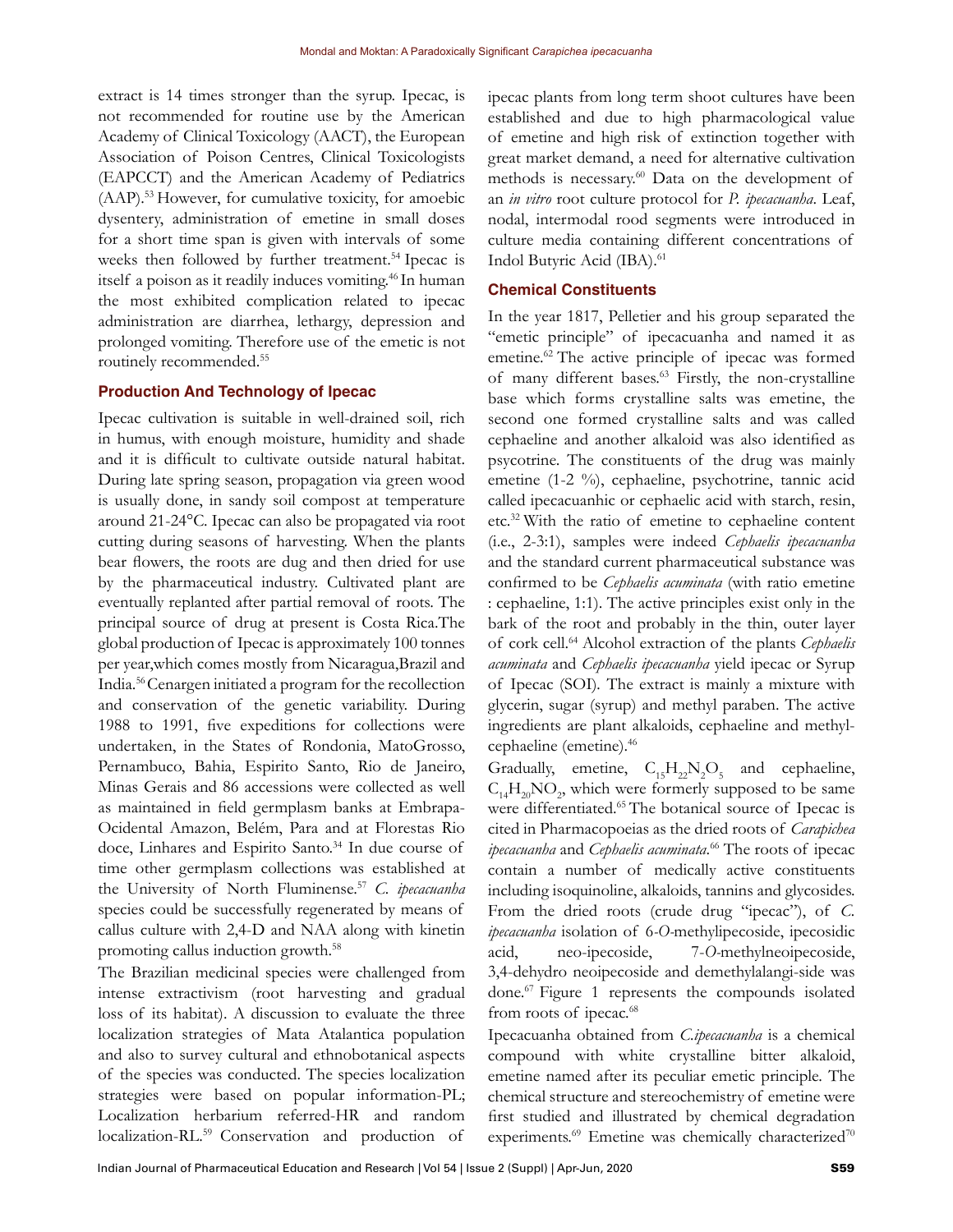

**Figure 1: Chemical compounds isolated from roots of Ipecac; A: 6-O-Methylipecoside R1 = Me, R<sup>2</sup> = H. B: Ipecosidic acid, C: Demetylalangiside R<sup>1</sup>=R<sup>2</sup>=H, D: Neoipecoside R=H, 7-O-Methylneoipecoside R = Me. E: 3,4-dehydroneoipecoside.**

and molecular structure of emetine was also provided as  $(C_{30}H_{40}N_2O_5)^{71}$  which remains valid today.<sup>65</sup> The highest level of emetine is in the roots than in stems and leaves and none in the seeds of *C. ipecacuanha*. <sup>72</sup> Emetine hydrochlorate have been obtained in crystalline form that became popular as a medicine.<sup>73</sup> Figure 2 shows the chemical structure of emetine and cephaeline.<sup>74</sup> Later, isolation and characterization of the other alkaloid cephaeline from *C.ipecacuanha* roots was also performed.<sup>6</sup>

#### **Biosynthesis of Emetine and Cephaeline**

The biosynthesis of emetine and cephaeline comes from two main biosynthetic pathways, the biosynthesis of dopamine from L-tyrosine and that of secologanin from geranyldiphosphate.75,76 Site of dopamine is cytosol, accumulated in the vacuole. The first step of the pathway is the condensation of dopamine and secologanin, two epimers, (S)-deacetylisoipecoside and the (R)-deacetylipecoside are formed as a result of condensation. The condensation reactions of dopamine and secologanin and of dopamine and protoemetine are supposed to occur in the vacuole. Then (S)-epimer is further converted to ipecac alkaloids

such as cephaeline and emetine, the (R)-epimer gives rise to alkaloid alglucosides such as ipecoside and alangiside. Biosynthesis Emetine branches off from N-deacetylisoipecoside through its 6-O-methylation by IpeOMT1, with assistance by IpeOMT2, further by deglucosylation by IpeGlu1. The 7-hydroxy group of the isoquinoline skeleton of the aglycon is methylated by IpeOMT3 before the formation of proemetine, followed by sequential O-methylations by IpeOMT2 and IpeOMT1 to form cephaeline and emetine, respectively. In addition to this central pathway of ipecac alkaloid biosynthesis, formation of all methyl derivatives of ipecac alkaloids could be explained by the enzymatic activities of IpeOMT1–IpeOMT3, exhibiting in Figure 3 that they are necessary for all O-methylation reactions of ipecac alkaloid biosynthesis.<sup>75</sup>Biosynthesis of emetine and cephaeline $77$  and the ecology of variations in alkaloid production in *C. ipecacuanha* populations in widespread geographical regions have been since carried out.<sup>78</sup>

#### **Uses of Emetine and Cephaeline**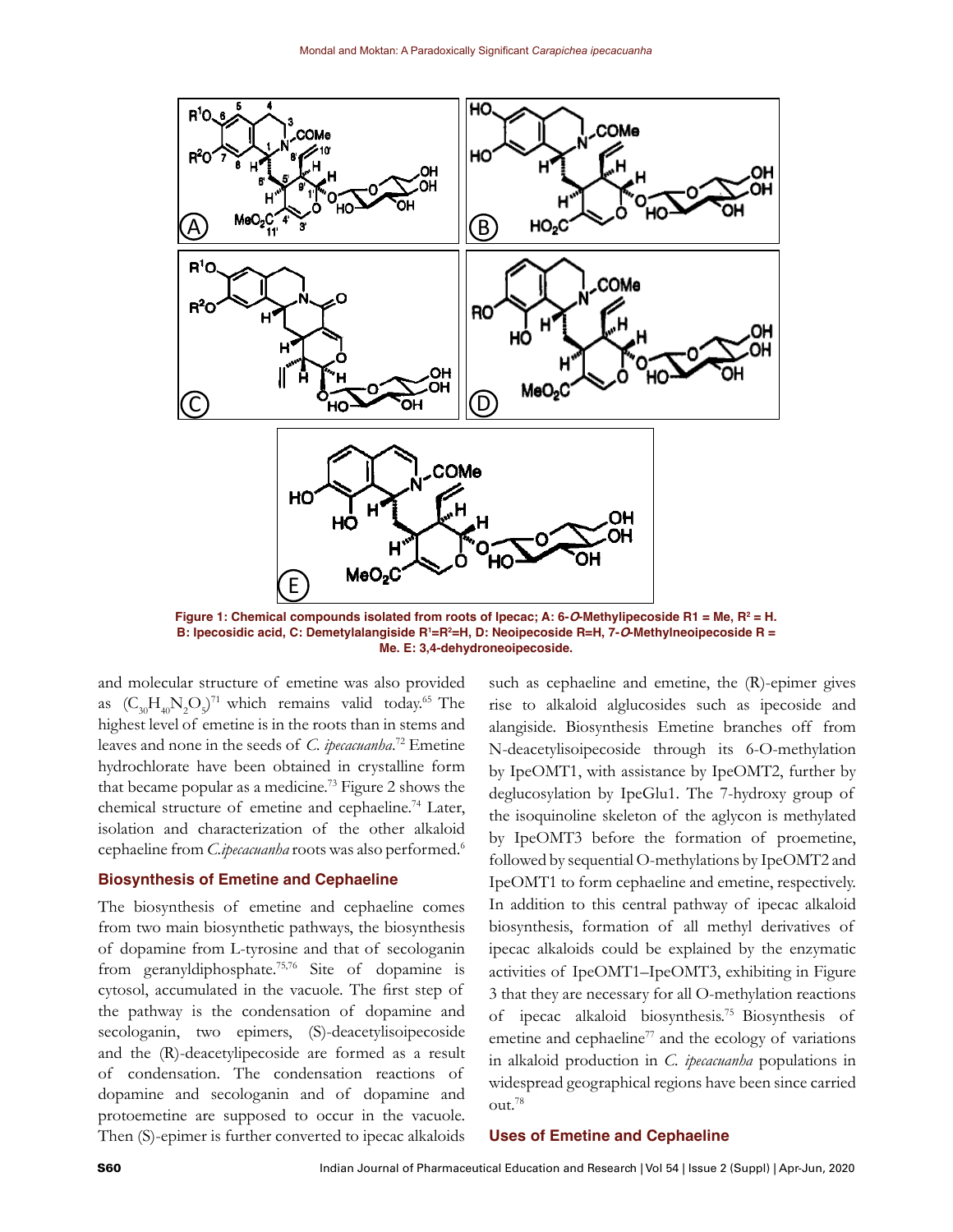

**Figure 2: Chemical structure of Emetine (R=OCH<sup>3</sup> ) and Cephaline (R=OH).**

Emetine is mainly used as an emetics to induce vomiting until the stomach turns empty, making it suitable for treating drug overdoses. Low doses acts as expectorant and excess dose leads to severe vomiting and diarrhoea. The gastric and bronchial systems are stimulated by emetine, curing fevers and cyst formation during amoebic dysentery.<sup>40</sup>Emetine causes an increased secretion in the trachea in minute dose and therefore is recommended to clear throat. However, Cephaeline shows stronger emetic activity and higher toxicity. Emetine can kill protozoa, even at a concentration of  $0.5$ -1.0 mg/mL, therefore, it is used as a specific medicine targeted for treating amoebic dysentery.<sup>79</sup>

Emetine also exhibits cytotoxic activity, inhibiting protein synthesis, which makes it suitable for applications in drug-induced apoptosis.<sup>24</sup> Emetine, has been found to have anti-helminthic and antiamoebic properties.<sup>46</sup> In recent times,synthetic analogues of emetine with less adverse effects are used in the treatment of amoebiasis.<sup>80</sup>

#### **Biological Activities of Emetine and Cephaline**

Investigations to determine the specific roles of emetine and cephaeline indicated that emetine was infact a 'good' expectorant, in comparison to cephaeline; however cephaeline was more efficient as an emetic.<sup>17</sup>

**Anti cancer effect of emetine:** An effective strategy implimented by scientists is the 'drug repositioning'. Emetine (EMT) have been shown to possess antitumor activity.<sup>81</sup> The anti-cancer effect of EMT was first stated forward on malignant human tumors.<sup>82</sup> In course of time, the review showed that EMT exhibits its anti-tumor effect.<sup>83</sup> This was mainly by apoptosis regulation of pro-apoptotic factors. Mechanisms such as protein biosynthesis inhibition, DNA interaction, also causes the anti tumor effect. The EMT structure was derivatized at the N-2′ position then selectively delivered as a prodrug. An enzyme, fibroblast activation



**Figure 3: Biosynthetic pathway of Ipecac alkaloids highlighting major catalyzed reactions.** 



**Figure 4: Carapichea ipecacuanha (whole plant).**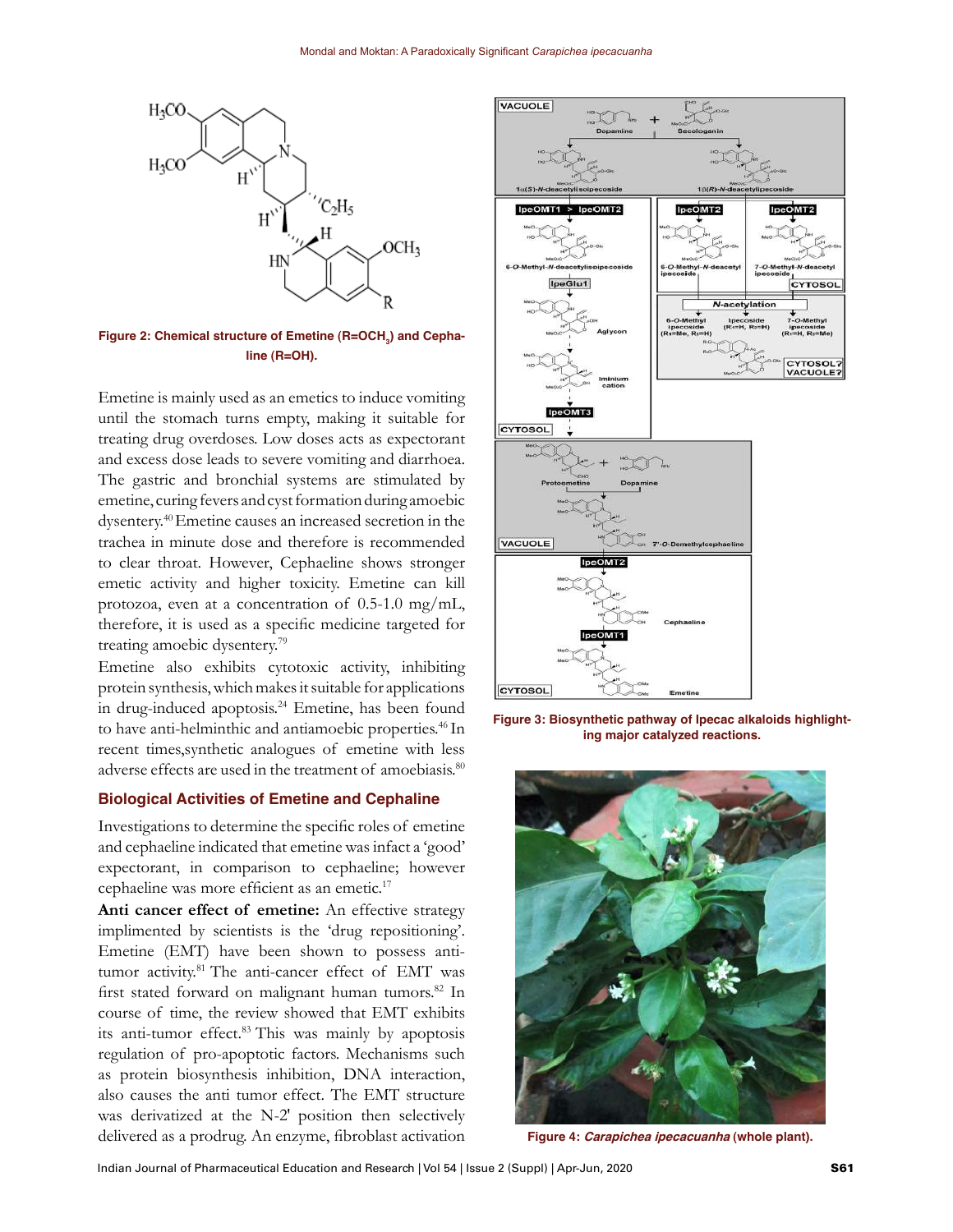protein (FAP) which is overexpressed in certain cells within the metastatic tumor to cancer cells activates the prodrug.<sup>84</sup>In case of Prostate PC3 cells, cervical C33A cells, breast cancer MCF7 cells as well as MCF7/Adr cells, the alternative splicing of caspase 9 pre mRNA regulatory effects was carried out in response to EMT hydrochloride. It lead to the conclusion that the various splicing patterns of the caspase 9 gene were regulated by EMT and other compounds that acts by resisting or sensitizing the tumors to different cell death inducers.<sup>85</sup> In Ovarian cancer, administration of cisplatin along with EMT was effective in inducing apoptosis. EMT affects the activation of caspases -3, -7 and -8 and downregulation of bcl-xL leading to apoptosis.<sup>86</sup> EMT checks migration and invasion of human Non-Small-Cell Lung Cancer (NSCLC) cells in cases of lung cancer.<sup>87</sup>

The results of investigations indicated, that Hedgehog (Hh) pathway is usually modulated by EMT and coristatin by binding to vital proteins in regulation of Cancer Stem Cells.<sup>88</sup> Among the first compounds isolated, Emetine sensitizes the pancreatic tumor cells to Tumor Necrosis Factor-Related Apoptosis-Inducing Ligand (TRAIL)-induced apoptosis.<sup>50</sup> Low nano molar concentrations of EMT completely inhibits expression of HIF1α and HIF2α that plays major role in hypoxia signaling and tumor growth progression.<sup>89</sup>

**Protein, DNA, RNA synthesis inhibition:** The inhibition of ribosomal protein synthesis in mammalian, yeast and plant cells by emetine with respect to concentration- and time-dependence was reported.<sup>90</sup> Emetine also causes inhibiton of protein synthesis irreversibly in HeLa cells by lowering the number of free ribosomes and thereby increasing the polyribosomes.<sup>91</sup> In Chinese Hamster Ovary (CHO) cells, the protein synthesis inhibition is reversible.<sup>92</sup> The mechanism by which protein synthesis inhibition possibly occur are due to the inhibition of the aminoacyl RNA transfer reaction by emetine at 40S ribosomal subunit site.<sup>93</sup> In Exocrine cells and seminal vesicles of pancreas the emetine prevents induced autophagy by stabilizing polyribosomes and blocking of protein synthesis.<sup>94</sup> Emetine has also been reported to inhibit DNA synthesis in sea urchin<sup>95</sup> and mice.<sup>96</sup> Emetine specifically targets and blocks the early S phase of DNA replication.<sup>97</sup>

The potential of this naturally occuring drug to inhibit protein synthesis was used in maintenance of the activity of alcohol dehydrogenase to reduce the pathological alcohol addiction.<sup>98</sup>

**Antiparasitic property of emetine:** Emetine has been widely utilised in the treatment of amoebiasis and

amebic dysentery. The drug inhibits the growth of the causative agent *Entamoeba histolytica.* Emetine inhibits protein synthesis eventually kills the trophozoites of *E. histolytica* by irreversible and noncovalent binding to the peptide-chain elongation site of the 60S subunit of ribosomes.<sup>90</sup>The effect of the drug has been verified as an effective anthelmintic effective against *Protostron gylusrufescens* in infected sheep and goat.<sup>99</sup> It has been tried as trypanocidal agent against *Trypanosoma cruzi* in quest for drug against Chaga's disease.<sup>100</sup> Emetine was effective at *in vitro* anti leishmanial activity against *Leishmania donavani*. <sup>101</sup> Emetine by means of DNA intercalation and inhibition of protein biosynthesis could induce apoptosis in *Trypanosoma brucei*. <sup>102</sup> Emetine and cephaline has potential for production of potent drugs against Leishmaniasis.<sup>103</sup>

Emetine an anti-protozoal agent, potently inhibits both ZIKV and EBOV entry *in vitro* and potent activity *in vivo*. Cephaeline, a desmethyl analog of emetine, also displays a similar efficacy against ZIKV as well as EBOV infections.<sup>104</sup>

**Antiviral property of emetine:** Emetine has some notable antiviral activities. Emetine was an able antipoxviral agent that blocked vaccinia virus replication at non-cytotoxic.<sup>105</sup> This alkaloid compound was eventually reported to display antiviral activity against four serotypes of Dengue Virus (DENV) and a dosagedependent reduction of viral infection was observed at a noncytotoxic dose.<sup>106</sup> Emetine inhibits HIV-1 replication by interfering with Reverse Transcriptase Activity.<sup>107</sup>

Infection with Human Cytomegalovirus (HCMV) is a threat for pregnant women and immunocompromised hosts but identification of emetine as HCMV inhibitor have been shown.<sup>108</sup> HCMV inhibition by emetine depended on ribosomal processing S14(RPS14) binding to MDM2, leading to disruption of MDM2-IE2 interactions.

**Inhibition of the Nonsense mediated mRNA decay (NMD) Pathway:** The mode of action used by cells to check the synthesis of truncated or defective protein is primarily via Nonsense-mediated decay (NMD).<sup>109</sup> Emetine acts as an inhibitor to NMD.<sup>109</sup> Emetine has been subsequently employed in GINI to inhibit NMD in prostate cancer cell lines (DU145, PC3 and LnCaP).<sup>110</sup> **Contraceptive property of Emetine:** The potential of emetine as a protein synthesis inhibitor introduced the idea of determining its efficacy as a contraceptive agent when administered locally.<sup>111</sup> An investigation was done in rabbit uterus and the results exhibited the anti implantation effect of emetine dihydrochloride, increased with the rise in concentration.<sup>111</sup> Another study examined the suitability of emetine ditartrate as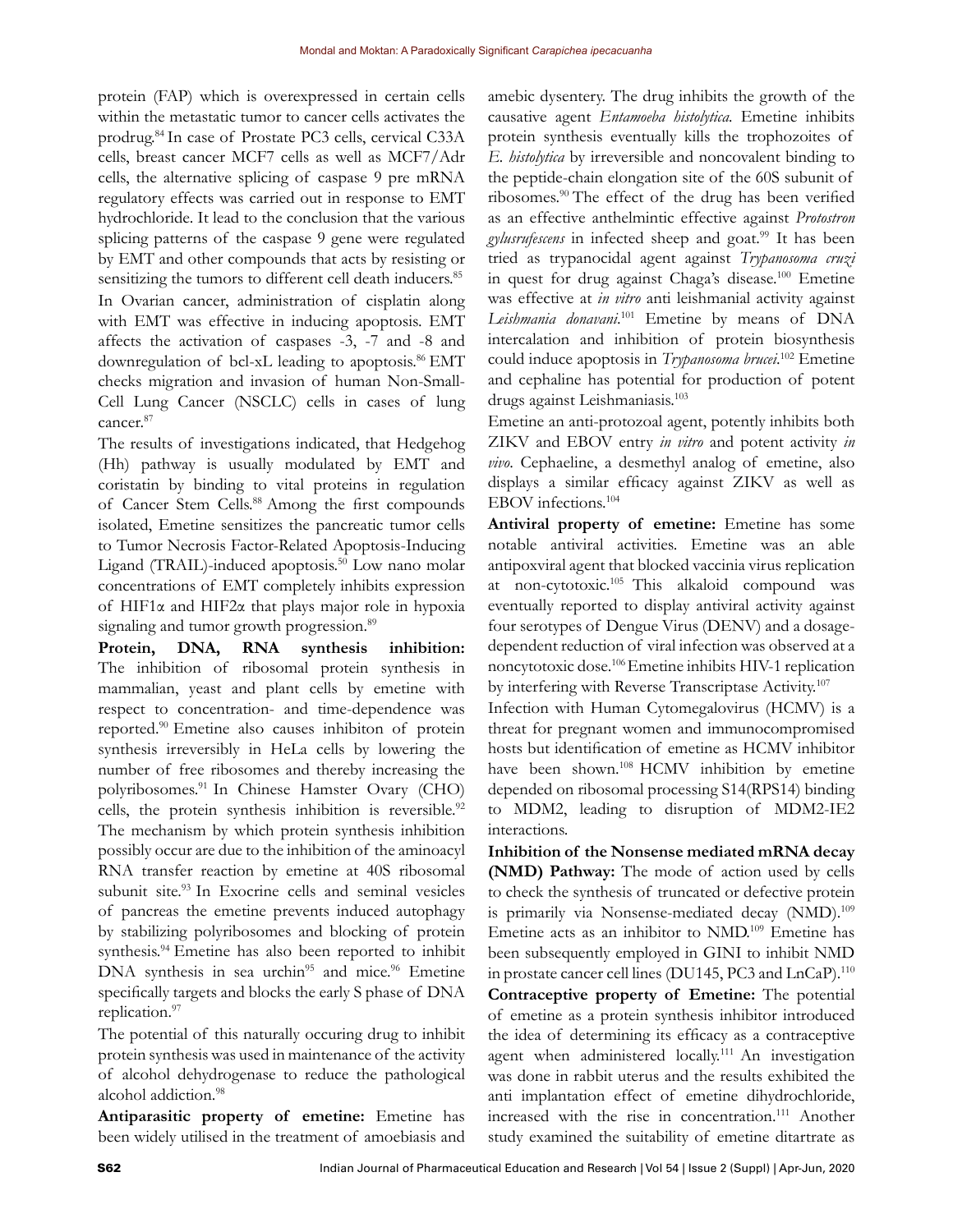an emergency contraceptive.<sup>112</sup> The uterus and early embryos around implantation, mainly the trophoblast and endometrial cells at the attachment site, are the primary target of the action of emetine ditartrate. Emetine ditartrate could be used to terminate human pregnancy in the initial stages.<sup>112</sup>

**Toxic effects of emetine:** Although emetine is an alkaloid of immense medicinal value. Its current medicinal use has been discouraged because of toxicity. Chronic usage has been reported to induce myopathy.<sup>113</sup> Along with cardiotoxicity, cardiomyopathy as well is an adverse chronic use of emetine.<sup>114</sup> In an experiment performed on protein pharmacology to ligand chemistry, various other targets were discovered for emetine and these lead to some of the side effects of the pharmacological use.<sup>115</sup>

## **Mechanism and Mode of Action**

The major alkaloids of ipecac (emetine and cephaeline) are apparently pharmacologically active and have both local and central activity. Locally causing an irritant effect on gastric mucosa, whereas the central activity leads to the stimulation of the chemoreceptor trigger zone. While occurrence of vomiting, contents from both the stomach and small intestine are expelled.<sup>116</sup> Patients who are hypoxic, dyspneic, not able to swallow, hypovolemic or comatose the effect of emetics are contradicted. Emetics should not be given after ingestion of petrolatum or similar chemical compounds as the chance of subsequent aspiration out competes the potential toxicity. Overdose of ipecac usually leads to cardiotoxicity. In the presence of strychnine intoxication, or with other CNS stimulants, use of emetics might precipitate seizures.<sup>116</sup> Adsorption of ipecac syrup by activated charcoal may occur, therefore these drugs should not be administered simultaneously. In such cases, ipecac syrup should be given first and then administration of activated charcoal only once if vomiting has occurred. The effectiveness of ipecac may be decreased by consumption of dairy products and carbonated beverages. Biologically active emetine, C-1´ have the R configuration and the 2´ position have a secondary amine.<sup>90</sup> The epimer, 2 (isoemetine) with the S configuration at C-1ʹ is inactive. The activity was absent in case of 3 (O methylpsychotrine) with unsaturation at the 1' - 2' positions and 4 (N-methylemetine) indicating that the position must be a secondary amine. The unsaturation at the 2-3 positions to give 5 (dehydroemetine) and the asymmetry is lost at carbons 2 and 3 but this change does not affect protein synthesis inhibition. The tertiary nitrogen is converted into a quaternary ammonium moiety by oxidation to 6 (1,2,3,4,5,11b trisdehydroemetine) which results in loss of activity. In course of time, results obtained confirmed the R configuration at the C-1ʹ position and methoxy group at C-7ʹ is a necessary structural requirement for the biological activities of emetine. C-7ʹ. 117

## **CONCLUSION**

The aim of this review was to showcase the valuable applications of plant species *Carapichea ipecacuanha,* its unique emetic properties and various compounds. Due to its potential toxicity and effect of overdose, ipecac syrup is not recommended. However, chemical compounds such as emetine, cephaline extracted from the plant has multiple function in treating various ailments. Thus, it is important to get familiar with the plant species from a medicinal perspective. The policy makers and health administrators should encourage research works based on medicinal plants that are given utmost priorities.<sup>118</sup> Plant-derived pharmaceuticals are fast growing and becoming the major commercial development in biotechnological industry. They also provide the futuristic opportunity to provide low-cost pharmaceuticals to the developing nations.<sup>119</sup>The recent researches conducted on herbal plants or medicine, have been a significant achievements in the pharmacological evaluation of various plants used for long in traditional systems of medicine. Therefore, plants can be a major source of medicines due to availability of its active compounds that can be added and prescribed through standardized dosages as crude or processed drugs for the betterment of humankind.

## **ACKNOWLEDGEMENT**

The authors wish to thank the Department of Botany, University of Calcutta for all the necessary help required in writing this manuscript.

## **CONFLICT OF INTEREST**

The authors declare that they have no conflict of interest.

## **ABBREVIATIONS**

**WHO:** World Health Organization; **AYUSH:**  Ayurveda, Yoga and Naturopathy, Unani, Siddha and Homoeopathy; **PHC:** Primary Health Care; **SOI:** Surup of Ipecac; **AACT:** Academy of Clinical Toxicology; **EAPCCT:** European Association of Poison Centre, Clinical Toxicologists; **AAP:** Americam Academy of Pediatrics; **NAA:** Napthalene Acetic Acid; **IBA:** Indole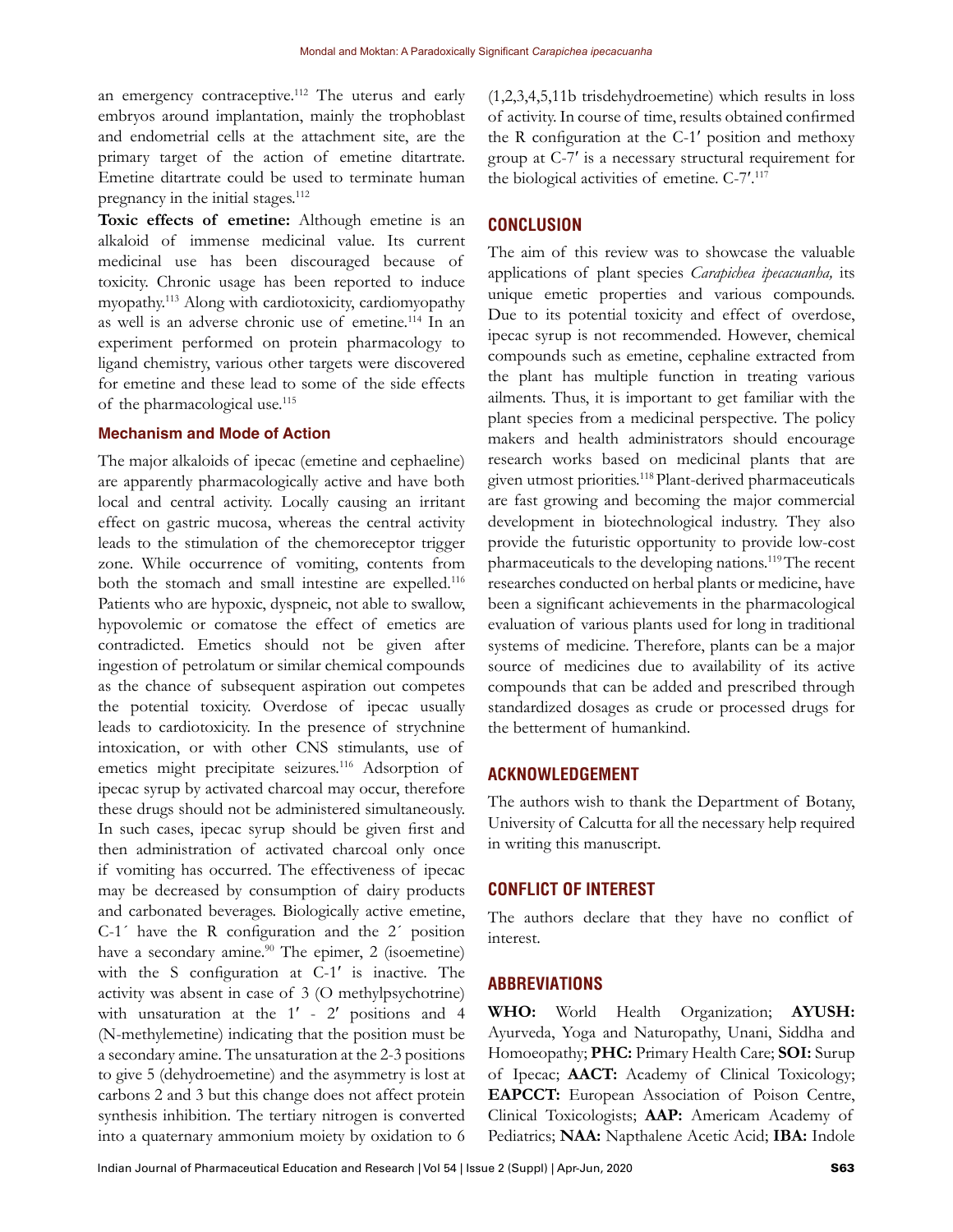Butyric Acid; **EMT:** Emetine; **NSCLC:** Non-small Cell Lung Cancer; **TRAIL:** Tumor Necrosis Factor Related Apoptosis Inducing Ligand; **DNA:** Deoxyribonucleic Acid; **RNA:** Ribonucleic Acid; **ZIKV:** Zika Virus; **EBOV:** Ebola Virus; DENV: Dengue Virus; **HIV:** Human Immuno Virus; **HCMV:** Human Cytomegalo Virus; **NMD:** Non-sense Mediated mRNA decay; **CNS:** Central Nervous System.

#### **REFERENCES**

- 1. Octavian S, Ksenzhek A, Volkov G. Humans and Plants. Plant Energetics, Academic Press. 1998;335-45.
- 2. Kittredge J. The Importance of Herb. Northeast Organic Farming Association, (NOFA), www.nofa.org, 411 Sheldon Rd., Barre. 2012. MA 01005, 978-355- 2853.
- 3. World Health Organization. Alma-Ata Primary Health Care. World Health Organization. Geneva. 1978.
- 4. Grabley S, Sattler I. Natural products for lead identification: Nature is a valuable resource for providing tools. In Modern methods of drug discovery. Birkhauser, Basel. 2003;87-107.
- 5. Joy PP, Thomas J, Mathew S, Skaria BP. Medicinal Plants. Trop Hort: Naya Prokash, Calcutta. 2001;449-632.
- 6. Bhat ZA. Traditional medicines in drug discovery. J Pharm Res. 2015;(5):2457-9.
- 7. Ravishankar B, Shukla VJ. Indian systems of medicine: a brief profile. African J Traditional, Comple Alt Med. 2007;4(3):319-37.
- 8. Smith-Hall C, Larsen HO, Pouliot M. People, plants and health: A conceptual framework for assessing changes in medicinal plant consumption. J Ethnobiol and Ethnomed. 2012;8(1):43.
- 9. Kling J. Protecting medicine's wild pharmacy. Nature Plants. 2016;2(5):16064.
- 10. Crespo f. The cinchona before and after the viceroyalty of the chinchon, count. Interciencia.1994;19(3):130-6.
- 11. Kurian A, Sankar MA. Medicinal plants. New India Publishing. 2007.
- 12. de Boer HJ, Thulin M. Lectotypification of *Callicocca ipecacuanha* Brot. and neotypification of *Cephaelis acuminata* H. Karst., with reference to the drug ipecac. Taxon. 2005;54(4):1080-2.
- 13. Medeiros MF, Andreata RH, Valle LD. Identificaçao de termos oitocentistas relacionados às plantas medicinais usadas no Mosteiro de São Bento do Rio de Janeiro, Brasil. Acta Botanica Brasilica. 2010;24(3):780-9.
- 14. Assis MC, Giulietti AM. Morphological and anatomical differentiation in populations of "ipecacuanha" – *Psychotria ipecacuanha* (Brot.) Stokes (*Rubiaceae*). Rev Brasil Bot. 1999;22(2):205-16.
- 15. Smith JE. A Selection of the Correspondence of Linnaeus and Other Naturalists from the Original Manuscripts, Longman, Hurst, Rees, Orme and Brown, 580. London. 1821;2.
- 16. Persoon CH. Synopsis Plantarum, Seu Enchiridium Botanicum Complectens Enumeration em Systematicam Specierum Hucusque Cognitarum (Part I), C. F. Cramer, Paris Lutetiorum and J. G. Cottam, Tubingen. 1805;546.
- 17. Raman R, Raman A. Amoebic Dysentery and Introduction of Emetine Source *Carapichea ipecacuanha* into Indian Subcontinent. Indian J Hist Sci. 2017;52(1):54-65.
- 18. Sandwith FM, Durh MD, Lond FRCP. The lettsomian lectures on dysentery. The Lancet. 2014;184(4749):731-6.
- 19. Saint-Hilaire A. Plantas usuais dos brasilieiros. BeloHorizonte: Codigo Comunicacao. 2009.
- 20. Brotero A. Descr. of *Callicocca Ipecacuanha* in transact. of Linn, soc. 1802.
- 21. Andersson L. Re-establishment of *Carapichea* (*Rubiaceae*, *Psychotrieae*). Kew Bulletin. 2002;57(2):363-74.
- 22. Nomura T, Quesada AL, Kutchan TM. The new β-D-glucosidase in terpenoidisoquinoline alkaloid biosynthesis in *Psychotria ipecacuanha*. J Biol Chem. 2008;283(50):34650-9.
- 23. Lorenzi H, Matos FJ. Plantas medicinais no Brasil: nativas e exóticas. 2002.
- 24. Moller M, Herzer K, Wenger T, Herr I, Wink M. The alkaloid emetine as a promising agent for the induction and enhancement of drug-induced apoptosis in leukemia cells. Oncology Reports. 2007;18(3):737-44.
- 25. Bajaj YP. Biotechnology in agriculture and forestry 21: Medicinal and Aromatic Plants IV. Springer-Verlag. 1993.
- 26. Trease GE, Evans WC. Pharmacognosy. 11<sup>th</sup> Edn., Macmillan Publishers, London, UK. 1989.
- 27. Wapf V. The Disease of Chopin.Comprehensive study of a lifelong suffering. Litres, Russia. 2018.
- 28. Bremer B, Eriksson T. Time tree of Rubiaceae: Phylogeny and dating the family, subfamilies and tribes. Int J Pl Sci. 2009;170(6):766-93.
- 29. Bown D. The Royal Horticultural Society encyclopedia of herbs and their uses. Dorling Kindersley Limited. 1995.
- 30. DeOliveira L, Martins ER. A quantitative assessment of genetic erosion in ipecac (*Psychotria ipecacuanha*). Genetic Res Crop Evol. 2002;49(6):607- 17.
- 31. Lloyd JU. *Cephaelis Ipecacuanha*. The Western Druggist. 1897;346.
- 32. Sayre LE. A Manual of Organic Materia Medica and Pharmacognosy: An Introduction to the Study of the Vegetable Kingdom and the Vegetable and Animal Drugs (with Syllabus of Inorganic Remedial Agents) Comprising the Botanical and Physical Characteristics, Source, Constituents, Pharmacopoeial Preparations, Insects Injurious to Drugs and Pharmacal Bot. Blakiston. 1917.
- 33. Felter HW. The Eclectic Materia Medica Pharmacol and Therap cincinnati. John K Scudder, Ohio. 1922.
- 34. Skorupa LA, Assis MC. Collection and conserving Ipecae (*Psychotria ipecacuanha*, Rubiaceae) germplasm in Brazil. Economic Bot. 1998;52(2):209-10.
- 35. Souza MM, Martins ER, Pereira TN, Oliveira LO. Reproductive studies in Ipecac (*Psychotria ipecacuanha* (Brot.) Stockes; *Rubiaceae*): Pollen development and morphology. Brazilian Arch Biol Tech. 2008;51(5):981-9.
- 36. DeAlbuquerque UP, Monteiro JM, Ramos MA, DeAmorim EL. Medicinal and magic plants from a public market in northeastern Brazil. J Ethnopharmacol. 2007;110(1):76-91.
- 37. Ved DK, Sureshchandra ST, Barve V, Srinivas V, Sangeetha S, Ravikumar K, *et al*. FRLHT's ENVIS Centre on Medicinal Plants, Bangalore. 2016.
- 38. Piso W. Historia Naturalis Brasiliae, Ludvicum Elzevirium (later Elsevier), Amsterdam. 1648;293.
- 39. Thomson AT. The London Dispensatory: A Practical Synopsis of Materia Medica, Pharmacy and Therapeutics, Longman, Rees, Orme, Brown and Green, London.1826;1071.
- 40. Criddle LM. An overview of pediatric poisonings. AACN Advanced Critical Care. 2007;18(2):109.
- 41. Woodcock HM. Protozoological Experiences during the Summer and Autumn of 1916. J Royal Army Medical Corps. 1917;29(3):290-300.
- 42. Brug SL. Zur Epidemiologie der Amöbendysenterie. Archiv für Schiffs-und Tropen Hygiene. 1925;29:26-31.
- 43. Fayrer J. Tropical Dysentery and Chronic Diarrhea. Liver Abscess-Malarial Cachexia-Insolation with Other Forms of Tropical Disease and on Health of European Children and Others in India. 1881;118-71.
- 44. Rogers L. The rapid cure of amoebic dysentery and hepatitis by hypodermic injections of soluble salts of emetine. Brit Med J. 1912;1(2686):1424.
- 45. Peterson KM, Singh U, JrPetri WA. 'Enteric Amebiasis' Tropical Infectious Diseases: Principles, Pathogens and Practice, Saunders Elsevier, Philadelphia. 2011;614.
- 46. Benzoni T, Gibson JG. Ipecac. In: Stat Pearls: Treasure Island (FL): StatPearls Publishing, Germany. 2019. [Updated 2019 Aug 13].
- 47. Teixeira VA, Coelho MF, Ming LC. Ipecac [*Psychotria ipecacuanha* (Brot.) Stoves]: aspects of cultural memory of" poaieiros" in Cáceres-Mato Grosso, Brazil. Revista Brasileira De Plantas Medicinais. 2012;14(2):335-43.
- 48. Medeiros MF, DeAlbuquerque UP. The pharmacy of the Benedictine monks: The use of medicinal plants in Northeast Brazil during the nineteenth century (1823–1829). J Ethnopharmacol. 2012;139(1):280-6.
- 49. Junior WS, Cruz MP, DosSantos LL, Medeiros MF. Use and importance of quina (*Cinchona* spp.) and ipeca (*Carapichea ipecacuanha* (Brot.) L. Andersson): Plants for medicinal use from the 16<sup>th</sup> century to the present. J Herb Med. 2012;2(4):103-12.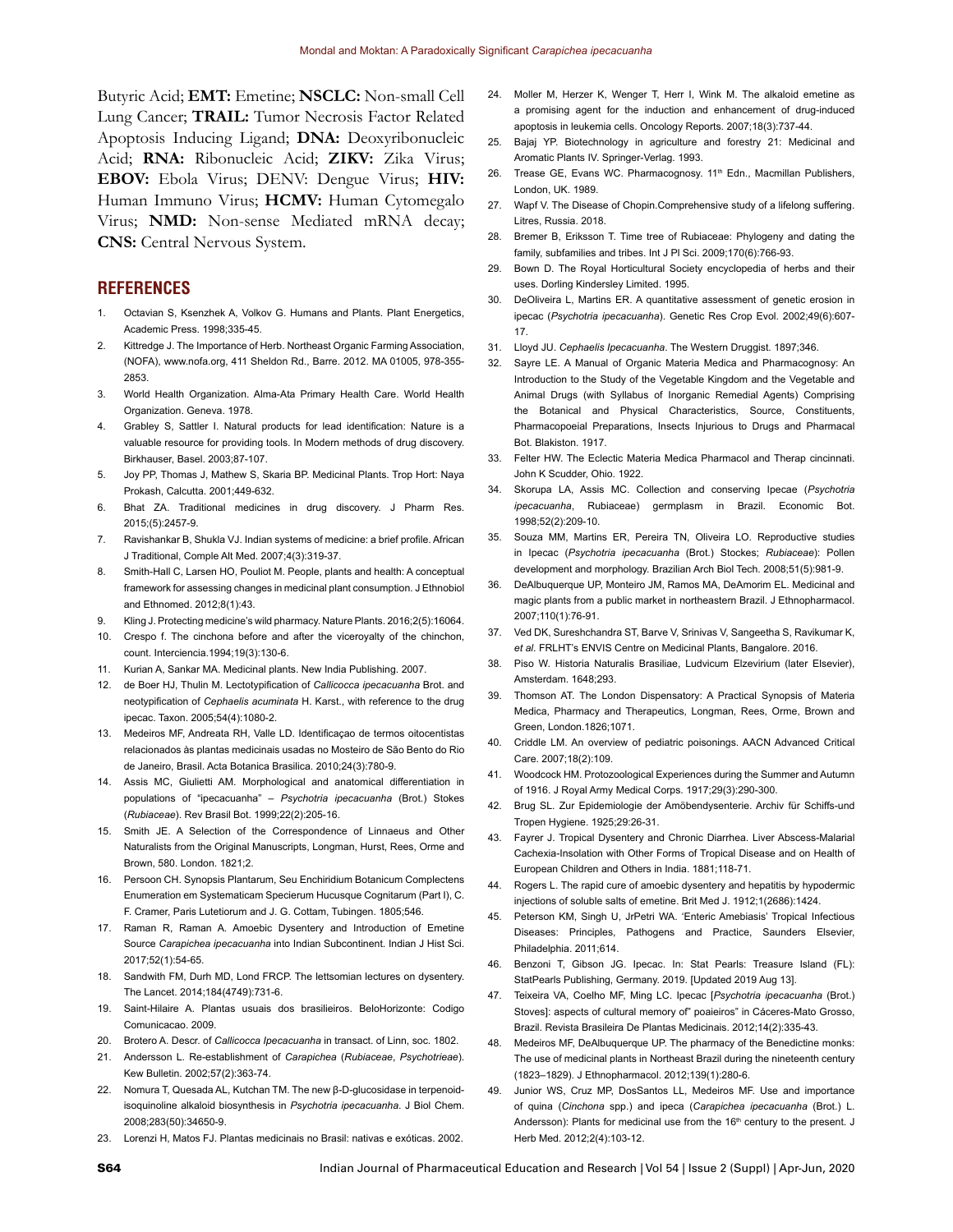- 50. Han Y, Park S, Kinyua AW, Andera L, Kim KW, Kim I. Emetine enhances the tumor necrosis factor-related apoptosis-inducing ligand-induced apoptosis of pancreatic cancer cells by downregulation of myeloid cell leukemia sequence-1 protein. Oncology Reports. 2014;31(1):456-2.
- 51. Brandão MG, Zanetti NN, Oliveira P, Grael CF, Santos AC, Monte-Mór RL. Brazilian medicinal plants described by 19<sup>th</sup> century European naturalists and in the Official Pharmacopoeia. J Ethnopharmacol. 2008;120(2):141-8.
- Singh S. Ethnobotanical study of wild plants of parsa district, nepal. Ecoprint: An Inter J Ecol. 2017;24:1-2.
- 53. Curtis RA, Barone J, Giacona N. Efficacy of ipecac and activated charcoal/ cathartic: Prevention of salicylate absorption in a simulated overdose. Arch Intern Med. 1984;144(1):48-2.
- 54. Minton N, Swift R, Lawlor C, Mant T, Henry J. *Ipecacuanha-induced* emesis: A human model for testing antiemetic drug activity. Clinical Pharmacol Therap. 1993;54(1):53-7.
- 55. Hojer J, Troutman WG, Hoppu K, Erdman A, Benson BE, Mégarbane B, *et al*. Position paper update: Ipecac syrup for gastrointestinal decontamination. Clinical Toxicology. 2013;51(3):134-9.
- 56. Mangathayaru K. Pharmacognosy: An Indian perspective. Pearson Education India. 2013;98.
- 57. Vieira RF. Conservation of medicinal and aromatic plants in Brazil. Perspectives on New Crops and New Uses. 1999;152.
- 58. Rout GR, Samantaray S, Das P. *In vitro* somatic embryogenesis from callus cultures of *Cephaelis ipecacuanha* A. Richard. Scientia Horticulturae. 2000;86(1):71-9.
- 59. Martins ER, Oliveira L. Conservation of ipecac (*Psychotria ipecacuanha*  Standl): I - Localization strategies of populations and ethnobotany. Revista Brasileira De Plantas Medicinais. 2005;7:6-10.
- 60. Chaudhuri RK, Jha TB. Conservation and production of Ipecac (*Cephaelis ipecacuanha* Rich.) plants from long term shoot cultures. Pl Tissue Cult Biotech. 2008;18(2):157-64.
- 61. Silva S, Filho A. Effect of indolebutyric acid on *in vitro* root production of *Psychotria ipecacuanha* (Brot.) Stokes (*Rubiaceae*). Revista Fitos. 2018;(12):218-26.
- Sandwith FM, Durh MD, Lond FRCP. The lettsomian lectures on dysentery. The Lancet. 2014;(184):731-6.
- 63. Paul BH, Cownley AJ. Chemistry of *ipecacuanha*. Pharma J. 1894;(25):111-5, 373-74, 690-92.
- 64. Kraus L, Carstens J, Richter R. HPLC determination of emetine and cephaeline in ipecacuanha. Dtsch Apoth Ztg. 1985;125:863
- 65. Craig CR, Stitzel RE. Modern Pharmacology wit Clinical Applications, Lippincott Williams and Wilkins (now Wolters Kluwer), Philadelphia. 2004;824.
- 66. Bruneton J. Pharmacognosy, phytochemistry, medicinal plants. Lavoisier Publishing. 1995.
- 67. Itoh A, Ikuta Y, Tanahashi T, Nagakura N. Two *Alangium* alkaloids from *Alangium l amarckii*. J Nat Prod. 2000;63(5):723-5.
- 68. Fujii T, Ohba M. The alkaloids:chemistry and biology. Academic Press: San Diego. 1998;51:271.
- 69. Battersby AR, Openshaw HT, Wood HC. The constitution of emetine. Experientia. 1949;5(3):114-5.
- 70. Magendie F, Pelletier PJ. 'Rechercheschimiques et physiologiquessurl' *ipécacuanha*'. Annales De Chimieet Physique. 1817;4:172-85.
- 71. Simonson W. Emetine valuation of fluid extract of ipecac. Am J Pharm. 1890;62:532.
- 72. Hooper D. The value of the unofficial parts of ipecacuanha. Am J Pharm (1835-1907). 1892;162.
- 73. Flückiger FA. Pharmacognasie des Pflanzenreiches, R. Gaertner's Verlagsbuchhandlung, Berlin. 1891;1117.
- 74. Han GR, Wang YF, Feng SH, Jia YX. Simultaneous determination of cephaeline and emetine in ipecac and its preparations using RP-HPLC. Chinese Herb Med. 2013;5(4):286-91.
- 75. Nomura T, Kutchan TM. Is a metabolic enzyme complex involved in the efficient and accurate control of Ipecac alkaloid biosynthesis in *Psychotria ipecacuanha*?. Plant Signaling and Behavior. 2010;5(7):875-7.
- 76. Cheong BE, Takemura T, Yoshimatsu K, Sato F. Molecular cloning of an O-methyltransferase from adventitious roots of *Carapichea ipecacuanha*. Biosc, Biotech, Biochem. 2011;75(1):107-13.
- 77. Asano T, Kushida H, Sadakane C, Ishihara K, Wakui Y, Yanagisawa T, *et al*. Metabolism of ipecac alkaloids cephaeline and emetine by human hepatic microsomal cytochrome P450s and their inhibitory effects on P450 enzyme activities. Biol Pharm Bull. 2001;24(6):678-82.
- 78. Garcia RM, DeOliveira LO, Moreira MA, Barros WS. Variation in emetine and cephaeline contents in roots of wild Ipecac (*Psychotria ipecacuanha*). Biochem Systematics Ecol. 2005;33(3):233-43.
- 79. Funayama S, Geoffrey A, Cordell GA. Alkaloids Derived from Phenylalanine and Tyrosine, Alkaloids. Academic Press. 2015;21-61.
- 80. Magana-Garcia M, Arista-Viveros A. Cutaneous amebiasis in children. Pedia Dermatol. 2008;10:352-5.
- 81. Uzor PF. Recent developments on potential new applications of emetine as anti-cancer agent. EXCLI J. 2016;15:323-8.
- 82. Lewisohn R. Action of emetine on malignant tumors. J Am Med Assoc. 1918;70:9-10.
- 83. Akinboye SE, Bakare O. Biological activities of emetine. The Open Nat Prod J. 2011;4(1).
- 84. Foreman KE, Patel D, Davidson V, Kuo P, Flanigan R, Gupta GN. MP45-09 emetine dihydrochloride preferentially inhibits Hif1α and Hif2α expression in bladder cancer cells. J Urol. 2015;193:e538-9.
- 85. Pan D, Boon-Unge K, Govitrapong P, Zhou J. Emetine regulates the alternative splicing of caspase 9 in tumor cells. Oncology Letters. 2011;2(6):1309-12.
- 86. Sun Q, Yogosawa S, Iizumi Y, Sakai T, Sowa Y. The alkaloid emetine sensitizes ovarian carcinoma cells to cisplatin through downregulation of bclxL. Int J Oncol. 2015;46(1):389-94.
- 87. Kim JH, Cho EB, Lee J, Jung O, Ryu BJ, Kim SH, *et al*. Emetine inhibits migration and invasion of human non-small-cell lung cancer cells via regulation of ERK and p38 signaling pathways. Chemico-biol Interactions. 2015;242:25-33.
- 88. Jaitak V. Molecular docking study of natural alkaloids as multi-targeted hedgehog pathway inhibitors in cancer stem cell therapy. Comput Biol Chem. 2016;62:145-54.
- 89. Foreman K, Jesse J, Gupta G. Emetine dihydrochloride: A novel therapy for bladder urothelial carcinoma. The J Urology. 2013;189(4S):e245-599.
- 90. Grollman AP. Structural basis for inhibition of protein synthesis by emetine and cycloheximide based on an analogy between ipecacalkaloids and glutarimide antibiotics. Proc Natl Acad Sci USA. 1966;56(6):1867-74.
- 91. Grollman AP. Inhibitors of protein biosynthesis V. Effects of emetine on protein and nucleic acid biosynthesis in HeLa cells. J Biol Chem. 1968;243(15):4089- 94.
- 92. Gupta RS, Krepinsky JJ, Siminovitch L. Structural determinants responsible for the biological activity of (-)-emetine,(-)-cryptopleurine and (-)-tylocrebrine: Structure-activity relationship among related compounds. Mol Pharmacol. 1980;18(1):136-43.
- 93. Jimenez A, Carrasco L, Vazquez D. Enzymic and nonenzymic translocation by yeast polysomes. Site of action of a number of inhibitors. Biochemistry. 1977;16(21):4727-30.
- 94. Kovacs J, Rez G. Prevention of induced autophagy by emetine in exocrine cells of mouse pancreas and seminal vesicle. Virchows Archiv B. 1974;15(1):209.
- 95. Watanabe N, Shimada H. Effects of emetine on initiation of DNA synthesis in embryonic cells of sea urchin. Cell Differentiation. 1983;13(3):239-45.
- 96. Antoni F, Luat NN, Csuka I, Olah I, Sooki-Toth A, Bánflavi G. The immunosuppressive effect of acute doses of emetine on murine thymic cells. Int J Immunopharmacol. 1987;9(3):333-40.
- 97. Schweighoffer T, Schweighoffer E, Apati A, Antoni F, Molnar G, Lapis K, *et al*. Cytometric analysis of DNA replication inhibited by emetime and cyclosporin A. Histochemistry. 1991;96(1):93-7.
- 98. Nikolaenko VN. Maintenance of Homeostasis of Endogenous Ethanol as a Method for the Therapy of Alcoholism. Bull Experi Biol Med. 2001;131(3):231- 3.
- 99. Shahlapour AA, Eslami AH, Eliazian H. Comparative anthelmintic tests in sheep and goats infected with gastro-intestinal nematodes and lungworms in Iran. Trop Ani Health Production. 1970;2(4):223-34.
- 100. Cavin JC, Krassner SM, Rodriguez E. Plant-derived alkaloids active against *Trypanosoma cruzi.* J Ethnopharmacol. 1987;19(1):89-94.
- 101. Muhammad I, Dunbar DC, Khan SI, Tekwani BL, Bedir E, Takamatsu S, *et al*. Antiparasitic alkaloids from *Psychotria klugii*. J Nat Prod. 2003;66(7):962-7.